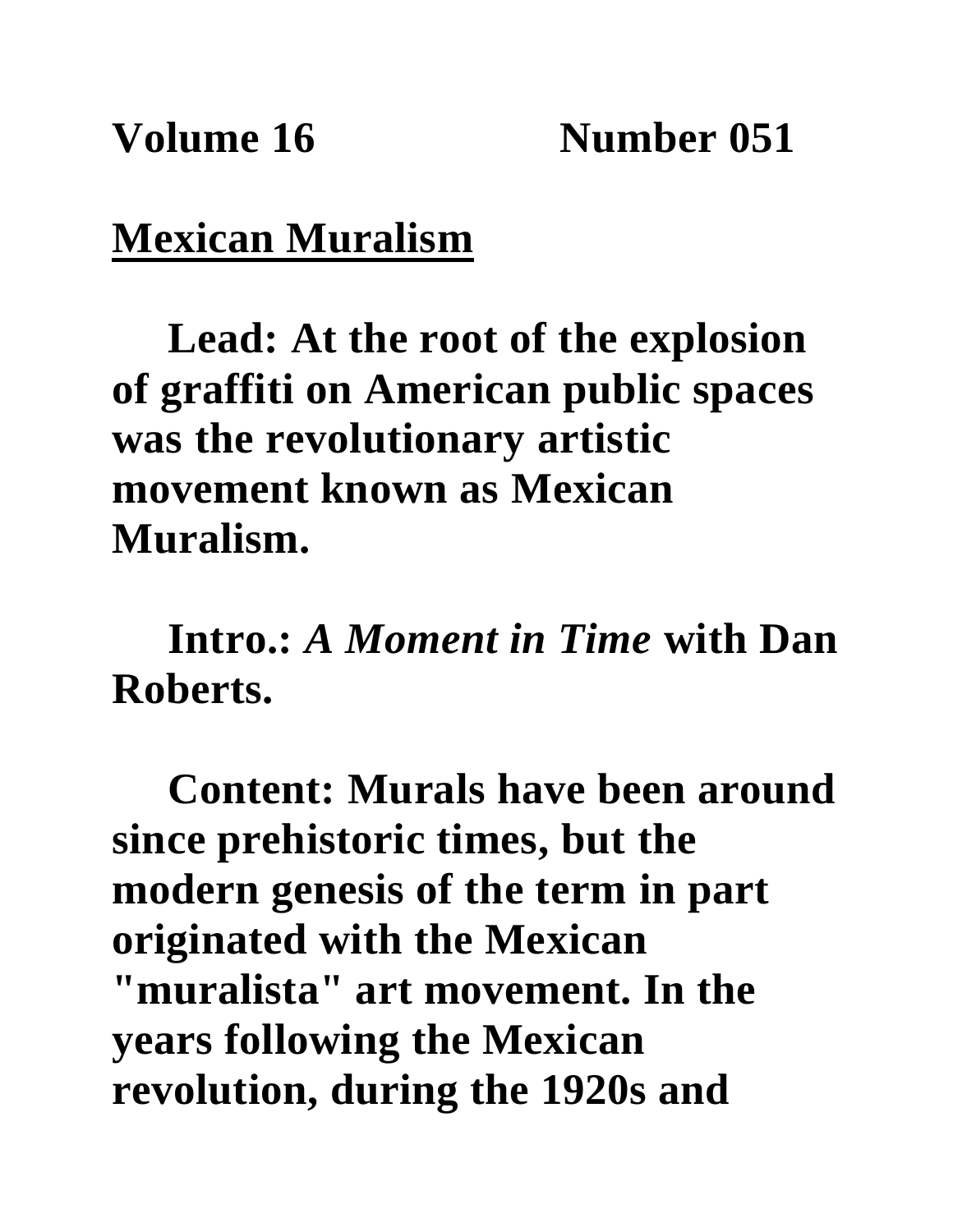**1930s, native art, often with a powerful political message, began to decorate blank walls all over Mexico. Varying in quality, murals helped turn the cities into works of art. Muralists used open public spaces to call attention to a troubled society's dreams, needs and hopes, revealing the need for social transformation. These murals could not be quickly eradicated, though the authorities tried. They were in-your-face, provocative, and demonstrated insistent demands by the artists for social justice.**

**The three founders of the muralist movement were all Mexican natives. They were David Alfaro Siqueiros, José Clemente Orozco, and Diego**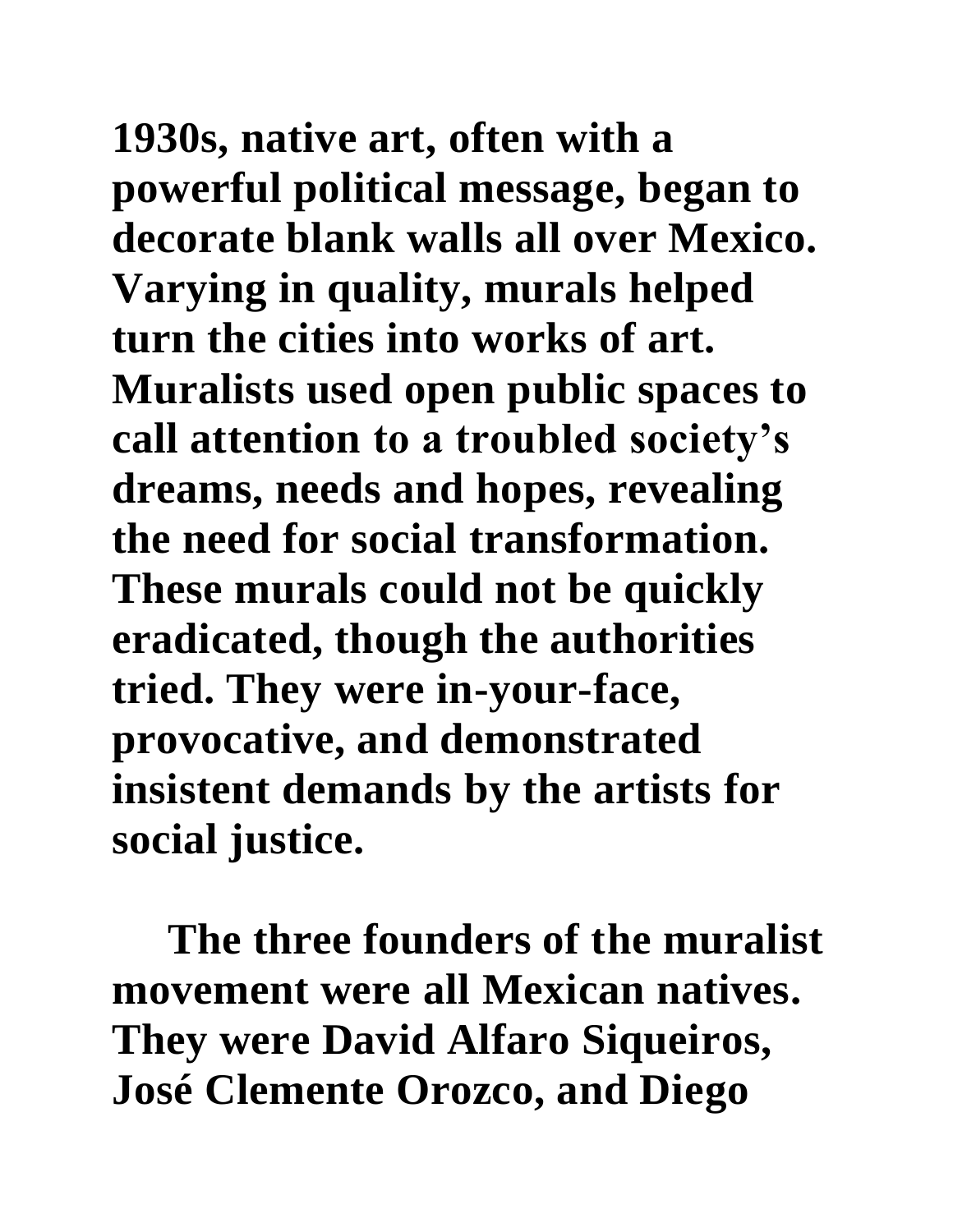**Rivera. Born in 1896, Siqueiros was a political activist whose murals began to appear in Mexico City in 1922. His most famous mural,** *Burial of a Worker,* **depicted a woman mourning the death of a man, obviously a victim of social struggle.**

**The second of the triumvirate was José Orozco. Originally, he was driven by sympathy for peasants and workers, but later focused his attention on what he saw was the Roman Catholic Church's corrupt alliance with entrenched power.**

**The most famous of the three was Diego Rivera. His works were huge, controversial, and inspiring to those who admired him. Perhaps his most**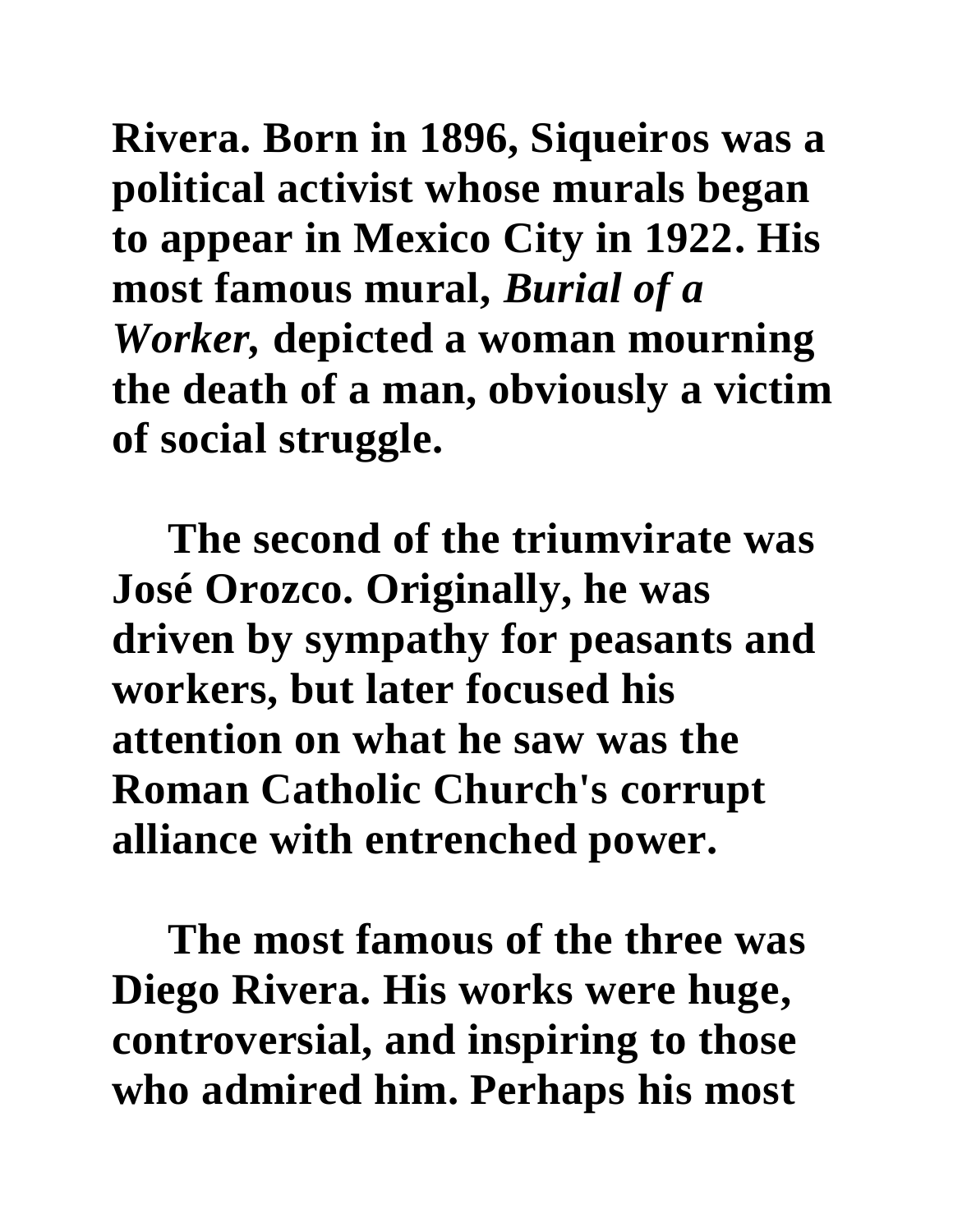**famous mural is in the National Palace in Mexico City which features an artistic survey of Mexico's history.**

**Accompanying Mexican immigration, the muralists moved north of the border and inspired the Chicano movement and American graffiti that, for good or for ill, helped express dissatisfaction with late 20th century conditions in the United States.**

**Research by Linda Venema, from Richmond, Virginia this is Dan Roberts.**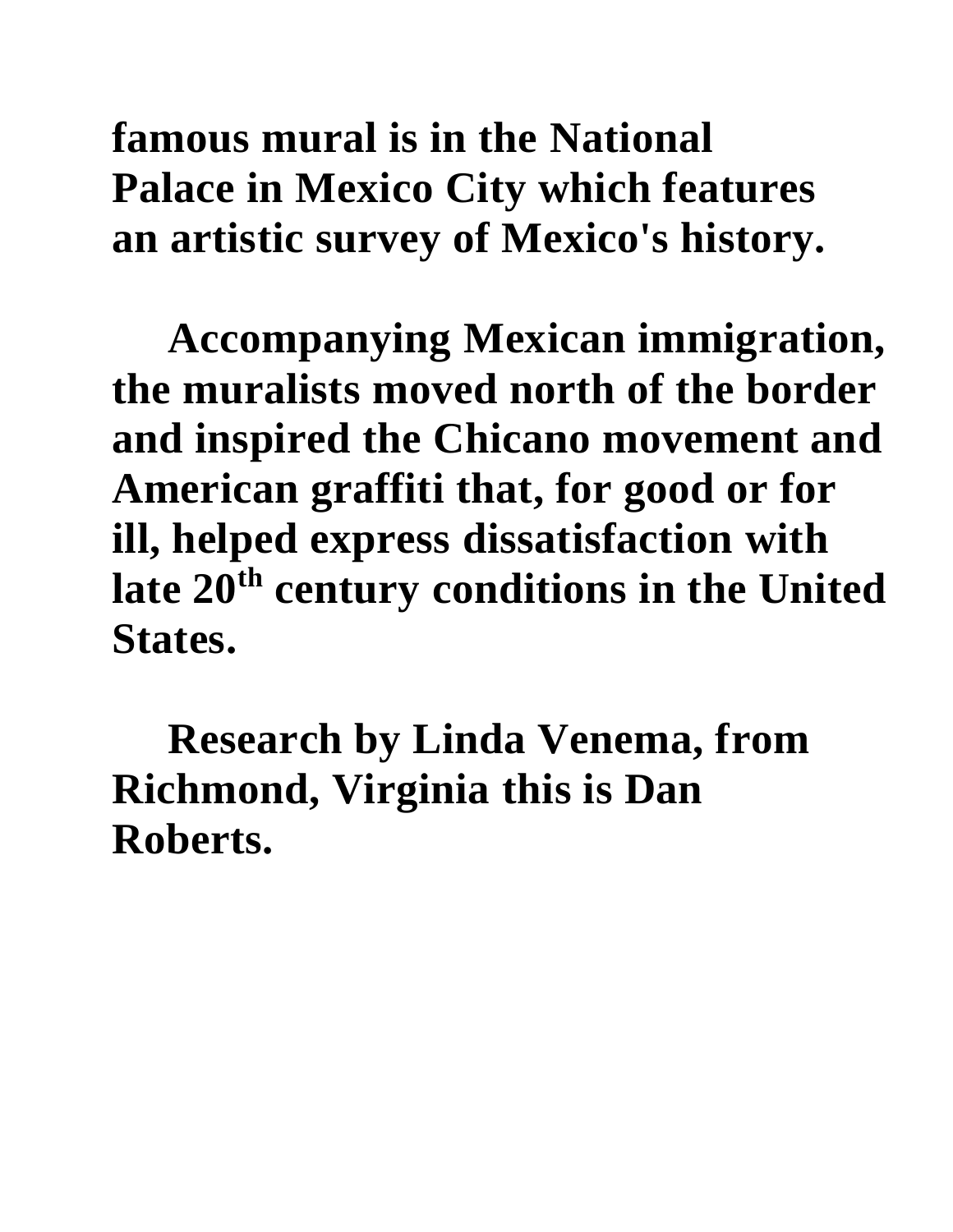## **Resources**

**Campbell, Bruce.** *Mexican Murals in Times of Crisis.* **Tucson, AZ: University of Arizona Press, 2003.** 

- **Campbell, Bruce. "Unofficial Revisions in National Form: Muralism of the Mexican Crisis,"** *Journal of Latin American Cultural Studies* **10, no. 1 (2001): 11- 23.**
- **Craven, David. "Review: Recent Literature on Diego Rivera and Mexican Muralism,"** *Latin American Research Review* **36, no. 3 (2001): 221-237. [http://jstor.org/stable/2692128.](http://jstor.org/stable/2692128)**
- **Hamnett, Brian.** *A Concise History of Mexico*. 2<sup>nd</sup> ed. New **York, NY: Cambridge Press, 2006.**
- **Hastings, Jennifer. "Divine Caroline." Social Consciousness of the Mexican Muralist. [http://divinecaroline.com/22319/31987-social](http://divinecaroline.com/22319/31987-social-consciousness-mexican-muralist)[consciousness-mexican-muralist.](http://divinecaroline.com/22319/31987-social-consciousness-mexican-muralist)**
- **Indych-Lopez, Anna. "Mural Gambits: Mexican Muralism in the United States and the 'Portable' Fresco,"** *Art Bulletin 89, no. 2 (June 2007): 287-305.*
- **"Tate Collection Glossary." Mexican Muralism. [http://www.tate.org.uk/collections/glossary/definitio](http://www.tate.org.uk/collections/glossary/definition.jsp?entryId=165) [n.jsp?entryId=165.](http://www.tate.org.uk/collections/glossary/definition.jsp?entryId=165)**
- **"Mural." [http://www.artandpopculture.com/mural.](http://www.artandpopculture.com/mural)**
- **Shorris, Earl.** *The Life and Times of Mexico.* **New York, NY: Norton, 2004.**
- **Smith, Bradley.** *Mexico: A History in Art.* **New York, NY: Harper & Row, 1968.**